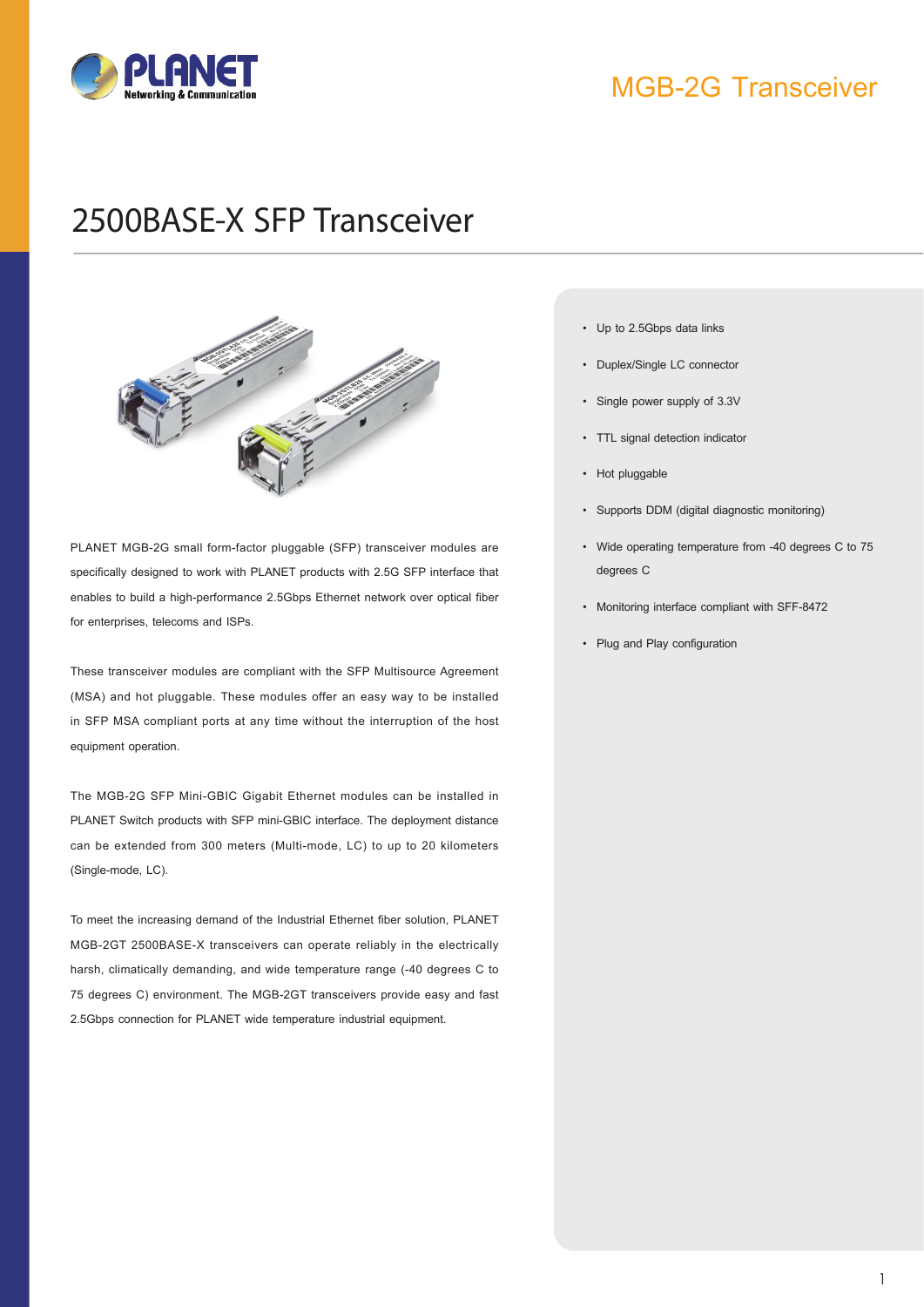

## Applications

The MGB-2G SFP 2.5Gigabit Ethernet module is ideal for all industrial purposes as it can withstand an extreme temperature of -40 to 75 degrees Celsius. Network infrastructures can be expanded with ease as the deployment distance can be extended from 300m (Multi-mode, LC) to up to 20 kilometers (Singlemode, LC). The SFP transceivers are hot-pluggable and hot-swappable. You can plug in and pull out the transceivers to/from any SFP port without having to power off the Switch.

### **Specifications**

| Product                      | MGB-2GTSR             |
|------------------------------|-----------------------|
| PHY Type                     | 2500BASE-X            |
| Fiber Type                   | Multi-mode            |
| Connector                    | Dual LC/UPC           |
| <b>DDM</b>                   | Yes                   |
| Wavelength                   | 850nm                 |
| <b>Maximum Distance</b>      | 300m                  |
| <b>Operating Temperature</b> | -40 $-75$ degrees $C$ |
| Product                      | MGB-2GTLA20           |
| PHY Type                     | 2500BASE-X            |
| Fiber Type                   | Single-mode           |
| Connector                    | Simplex LC/UPC        |
| <b>DDM</b>                   | Yes                   |
| Wavelength                   | TX1310nm, RX1550nm    |
| <b>Maximum Distance</b>      | 20km                  |
| <b>Operating Temperature</b> | -40 $-75$ degrees $C$ |
| Product                      | MGB-2GTLB20           |
| PHY Type                     | 2500BASE-X            |
| Fiber Type                   | Single-mode           |
| Connector                    | Simplex LC/UPC        |
| <b>DDM</b>                   | Yes                   |
| Wavelength                   | TX1550nm, RX1310nm    |
| <b>Maximum Distance</b>      | 20km                  |
| <b>Operating Temp</b>        | $-40-75$ degrees C    |
| Product                      | MGB-2GLR2             |
| PHY Type                     | 2500BASE-X            |
| Fiber Type                   | Single-mode           |
| Connector                    | Duplex LC/UPC         |
| <b>DDM</b>                   | Yes                   |
| Wavelength                   | 1310nm                |
| <b>Maximum Distance</b>      | 2km                   |
| <b>Operating Temperature</b> | 0~70 degrees C        |
| Product                      | MGB-2GLR20            |
| PHY Type                     | 2500BASE-X            |
| Fiber Type                   | Single-mode           |
| Connector                    | Duplex LC/UPC         |
| <b>DDM</b>                   | Yes                   |
| Wavelength                   | 1310nm                |
| <b>Maximum Distance</b>      | 20km                  |
| <b>Operating Temperature</b> | 0~70 degrees C        |
| Product                      | MGB-2GSR              |
| PHY Type                     | 2500BASE-X            |
| Fiber Type                   | Multi-mode            |
| Connector                    | Dual LC/UPC           |
| <b>DDM</b>                   | Yes                   |
| Wavelength                   | 850nm                 |
| <b>Maximum Distance</b>      | 300m                  |
| <b>Operating Temperature</b> | 0~70 degrees C        |
| Product                      | MGB-2GLA20            |
| PHY Type                     | 2500BASE-X            |
| Fiber Type                   | Single-mode           |
| Connector                    | Simplex LC/UPC        |